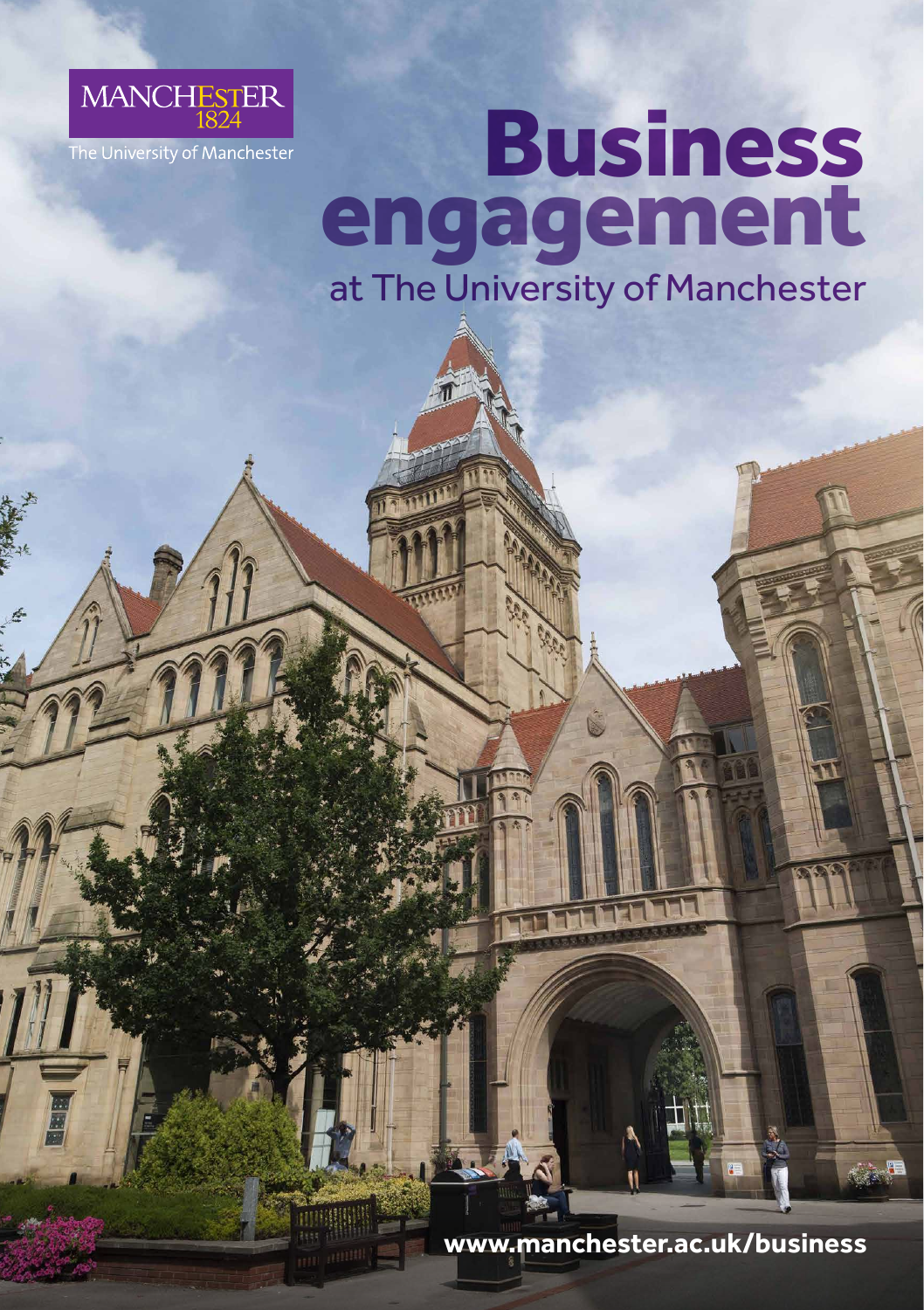## **Business engagement** at The University of Manchester

**Business engagement at The University of Manchester provides the opportunity for external organisations to develop mutually beneficial partnerships with the University, across a broad range of disciplines, in order to support innovation and promote impact.**

Engagement with the University can take a variety of forms, with differing levels of commitment from the University and partner organisation. From local SME's, to charity organisations, large global corporations to public institutions, we welcome any enquiry and are open to discussing your requirements to see how we can work together.

## **Opportunities to engage with The University of Manchester**

| Engagement<br><b>Scheme</b>                                                                                                  | <b>Description</b>                                                                                                                                                                                                                                                                                                                                                                                     | <b>Benefits</b>                                                                                                                                                                                                                              |
|------------------------------------------------------------------------------------------------------------------------------|--------------------------------------------------------------------------------------------------------------------------------------------------------------------------------------------------------------------------------------------------------------------------------------------------------------------------------------------------------------------------------------------------------|----------------------------------------------------------------------------------------------------------------------------------------------------------------------------------------------------------------------------------------------|
| <b>Research centre</b><br>sponsorship;<br><b>Funded</b><br><b>Professorships</b><br>and Chairs<br>$\left( \mathsf{H}\right)$ | Industry partners may provide monetary<br>support to an academic expert who holds<br>a Professorship or Chair and is responsible<br>for directing research and education<br>programmes related to a specific<br>industry-relevant theme.                                                                                                                                                               | • Such programmes are directly<br>related to the business sector of<br>the sponsoring organisation, thus<br>supporting innovation.                                                                                                           |
| Co-produced and<br>commissioned<br><b>Research</b><br>(H)                                                                    | Research projects developed jointly by<br>academics and partner organisations,<br>outputs will be of academic interest and<br>also have useful business/sector impacts.<br>Commissioned research directly answers<br>your business questions via research<br>which cannot be conducted in-house.                                                                                                       | · Identify or apply new ideas,<br>technology, capabilities or<br>methodologies<br>• Address significant questions that can<br>feed into policy<br>· Develop credible evidence base<br>to direct or support business<br>developments          |
| <b>Knowledge Transfer</b><br><b>Partnerships (KTPs)</b><br>- an Innovate UK<br>scheme                                        | A three-way project between a research<br>associate (post-doctoral or graduate), a<br>commercial organisation and a university<br>(known as the Knowledge Base). A high<br>calibre recently qualified individual from<br>the university leads a strategic project<br>within the partner organisation with<br>ongoing support from senior academics.<br>Duration - 12-36 months<br>Max grant rate - 67% | • Increase profits, knowledge and<br>capability<br>• Gain competitive advantage through<br>new products, processes and services<br>• Introduce new technology through<br>innovation<br>• Become leaner, more efficient and set<br>for growth |

| Engagement<br><b>Scheme</b>                                                                                                  | <b>Description</b>                                                                                                                                                                                                                                                                                                                          | <b>Benefits</b>                                                                                                                                                                                                                                                                             |
|------------------------------------------------------------------------------------------------------------------------------|---------------------------------------------------------------------------------------------------------------------------------------------------------------------------------------------------------------------------------------------------------------------------------------------------------------------------------------------|---------------------------------------------------------------------------------------------------------------------------------------------------------------------------------------------------------------------------------------------------------------------------------------------|
| Relationship<br><b>Incubator schemes</b><br>(includes Impact<br><b>Acceleration</b><br><b>Accounts (IAAs)</b><br>$(\,$ M $)$ | Small-scale funding to support:<br>• Research into practice<br>• Concept development & feasibility<br>studies<br>· Staff exchanges/placements between<br>university and partner organsiations<br>Duration - typically 2-9 months<br>Partner contribution - negotiable;<br>can be cash and/or in kind support                                | • Access to world leading academics<br>and researchers<br>• New skills and capabilities embedded<br>into your organisation<br>• Commercial and social benefits<br>including job creation, cost savings,<br>opening of new markets and process<br>improvements                               |
| <b>Consultancy and</b><br><b>Expert Witness</b><br>services<br>$\binom{N}{k}$                                                | Applying our wealth of expertise to<br>address a knowledge/expertise gap or to<br>introduce new thinking, methodologies,<br>business models or technology in a way<br>that benefits your organisation                                                                                                                                       | Find new ways to solve complex<br>business problems and formulate<br>policies, or provide an expert voice in<br>legal or business settings                                                                                                                                                  |
| <b>PhD Sponsorship</b><br><b>Including CASE</b><br>studentships                                                              | Focussed 3 - 4 year project on industry-<br>relevant theme, conducted top quality<br>graduates undertaking research leading to<br>a PhD. Projects are devised by academic<br>and partner organisation and matched to<br>suitable research student.<br>Partners contribute to project planning<br>and may act as co-supervisors for project. | Cutting-edge research relevant to the<br>organisation's priorities and objectives<br>carried out by high quality PhD students.<br>Opportunity to invest in building future<br>knowledge and talent-pool in industry-<br>relevant areas.                                                     |
| Continuing<br>Professional<br><b>Development</b><br>M                                                                        | To ensure your staff are effective<br>and motivated, we offer continuing<br>professional development (CPD)<br>courses for organisations of all types and<br>sizes, from SMEs to charities to global<br>corporates                                                                                                                           | Taught by world-leading academics<br>across a wide range of fields; can be<br>non-assessed or credit bearing; aligned<br>with industry expectations via close<br>working with professional bodies.<br>Flexible modes of study including<br>bespoke Masters programmes and<br>short courses. |
| <b>Commercialisation</b><br>$(\sf M)$                                                                                        | Bringing inventions and software into the<br>commercial world; Innovation centre                                                                                                                                                                                                                                                            | Expert knowledge in licensing and<br>intellectual property (IP) practice;<br>Incubation facilities for spin-out<br>companies.                                                                                                                                                               |
| <b>Facilities Sharing</b><br>Ĺ.                                                                                              | Utilise the University's academic<br>knowledge, expertise, methodologies or<br>facilities to answer the big questions for<br>your business or sector                                                                                                                                                                                        | Access high-value specialist equipment<br>for your organisation's research and<br>application testing.                                                                                                                                                                                      |
| <b>Student projects</b>                                                                                                      | An individual or small group of<br>undergraduate or postgraduate students<br>work on a short project set by partner<br>organisation. Supports learning and builds<br>industry-specific knowledge.<br>Duration - weeks/months<br>Start time - course dependent                                                                               | Objective solutions to business<br>problems or challenges from our<br>enthusiastic, high calibre students.<br>A good option for exploratory activity<br>and multiple idea generation.                                                                                                       |

Partner commitment level **H** High **M** Medium **C** Low